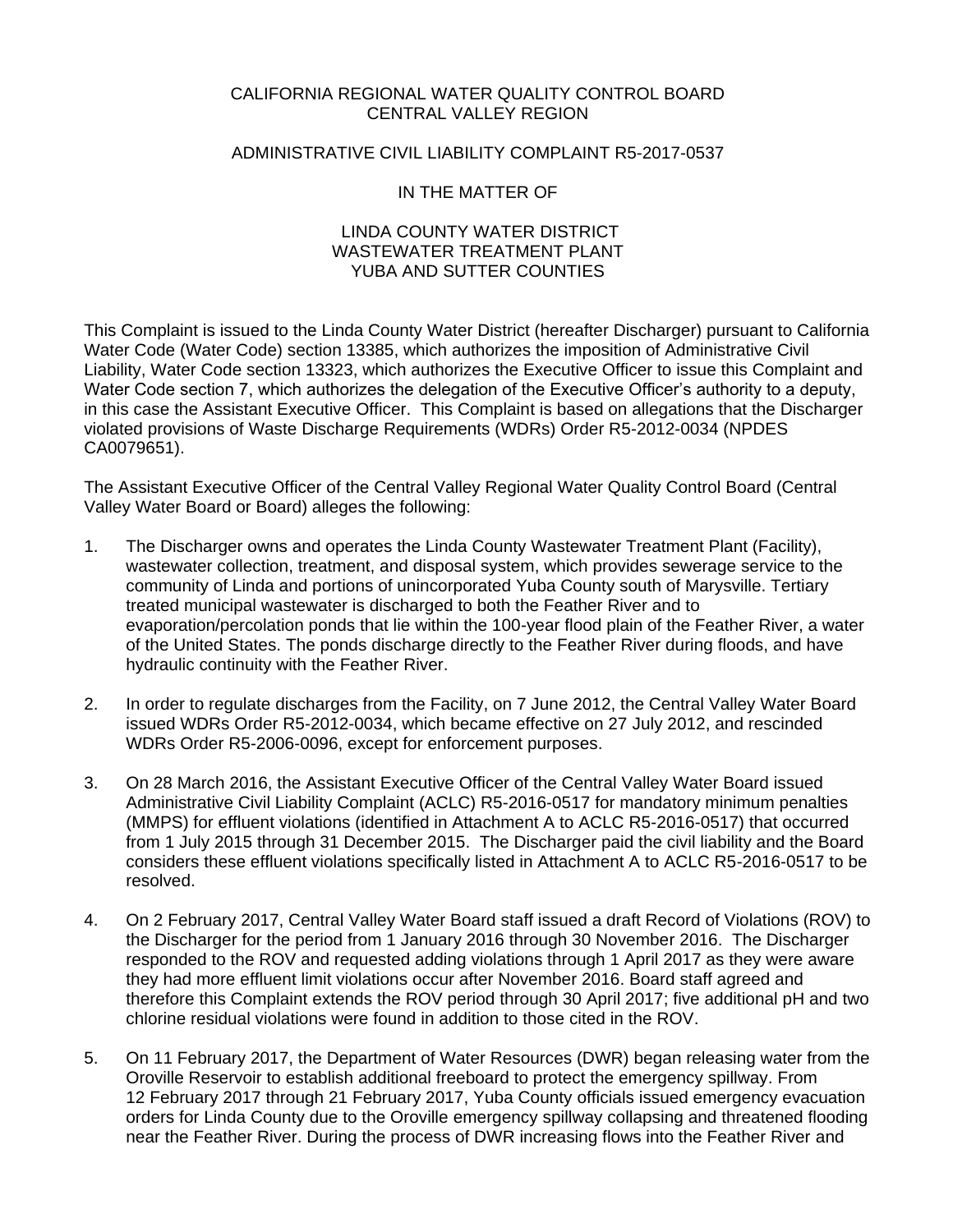staff not being present at the Facility due to the evacuation order, the Facility's disposal ponds were inundated by the Feather River. The Discharger required two additional days after the evacuation order was lifted to return the Facility back to normal operations. Therefore, pursuant to to Water Code section 13385(j)(1)(B), Board staff have deemed violations, which occurred during the evacuation and the following two days, are not subject to mandatory minimum penalties (MMPs) because an evacuation order was in place for the County. The unanticipated and grave nature of the dam emergency rendered management of the wastewater treatment facility impossible for a brief period of time. In addition, it took the Discharger two additional days after the evacuation order was lifted to return to normal operations.

- 6. This Complaint addresses administrative civil liability for effluent violations that occurred during the period from 1 January 2016 through 30 April 2017. These violations are specifically identified in Attachment A to this Complaint as subject to MMPs. Attachment A to this Complaint is attached hereto and incorporated herein by this reference.
- 7. Water Code section 13385(h) and (i) require assessment of mandatory penalties and state, in part, the following:

Water Code section 13385(h)(1) states:

Notwithstanding any other provision of this division, and except as provided in subdivisions  $(i)$ ,  $(k)$ , and  $(l)$ , a mandatory minimum penalty of three thousand dollars (\$3,000) shall be assessed for each serious violation.

Water Code section 13385 (h)(2) states:

For the purposes of this section, a "serious violation" means any waste discharge that violates the effluent limitations contained in the applicable waste discharge requirements for a Group II pollutant, as specified in Appendix A to Section 123.45 of Title 40 of the Code of Federal Regulations, by 20 percent or more or for a Group I pollutant, as specified in Appendix A to Section 123.45 of Title 40 of the Code of Federal Regulations, by 40 percent or more.

Water Code section 13385 subdivision (i)(1) states, in part:

Notwithstanding any other provision of this division, and except as provided in subdivisions (j), (k), and (l), a mandatory minimum penalty of three thousand dollars (\$3,000) shall be assessed for each violation whenever the person does any of the following four or more times in any period of six consecutive months, except that the requirement to assess the mandatory minimum penalty shall not be applicable to the first three violations:

- A) Violates a waste discharge requirement effluent limitation.
- B) Fails to file a report pursuant to Section 13260.
- C) Files an incomplete report pursuant to Section 13260.
- D) Violates a toxicity effluent limitation contained in the applicable waste discharge requirements where the waste discharge requirements do not contain pollutant-specific effluent limitations for toxic pollutants.
- 8. Water Code section 13323 states, in part: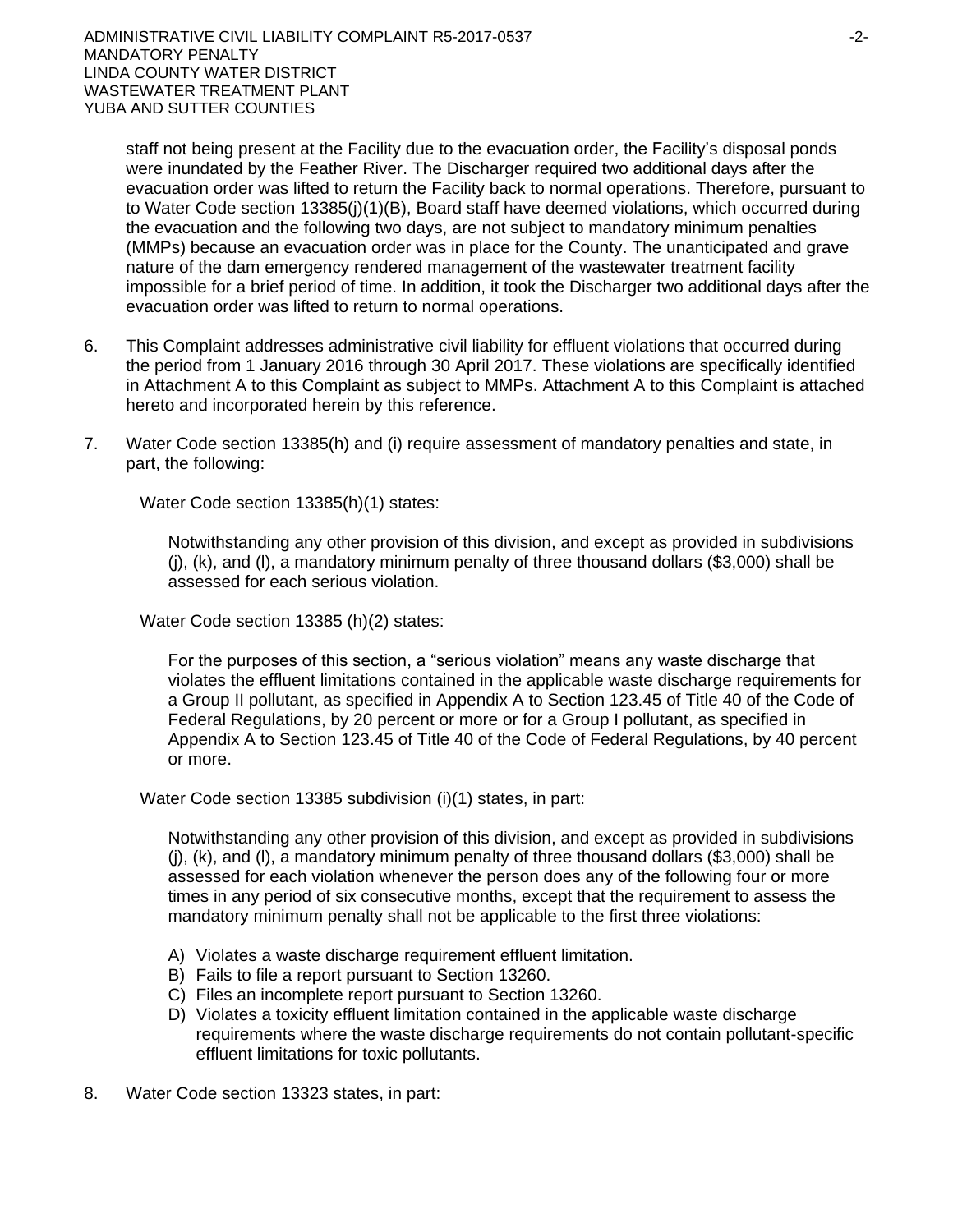Any executive officer of a regional board may issue a complaint to any person on whom administrative civil liability may be imposed pursuant to this article. The complaint shall allege the act or failure to act that constitutes a violation of law, the provision authorizing civil liability to be imposed pursuant to this article, and the proposed civil liability.

- 9. WDRs Order R5-2012-0034, Effluent Limitations IV.2. include, in part, the following effluent limitations:
	- a. The Discharger shall maintain compliance with the effluent limitations specified in Table 7:

|                      | Units             | <b>Effluent Limitation</b> |                   |                                |                                        |                                 |  |
|----------------------|-------------------|----------------------------|-------------------|--------------------------------|----------------------------------------|---------------------------------|--|
| <b>Parameter</b>     |                   | Average<br><b>Monthly</b>  | Average<br>Weekly | <b>Maximum</b><br><b>Daily</b> | <b>Instantaneous</b><br><b>Minimum</b> | Instantaneous<br><b>Maximum</b> |  |
| рH                   | Standard<br>Units | $- -$                      | $-$               | $- -$                          | $6.5^{2}$                              | 8.0                             |  |
| Dichlorobromomethane | µg/L              | 22                         | $\sim$ $\sim$     | 32                             | $- -$                                  | $- -$                           |  |

#### **Table 7. Effluent Limitations- Discharge Point No.001 and 002 (5.0 MGD)**

<sup>2</sup> Instantaneous minimum pH is limited to 6.0 standard units for Discharge Point No.002 only, because of the soil beneath the ponds ability to buffer pH and other environmental factors like temperature change.

- 10. WDRs Order R5-2012-0034, Effluent Limitations IV.A.2.d. include, in part, the following effluent limitations:
	- **d. Total Residual Chlorine-Discharge Point No.001 Only**. Effluent total residual chlorine shall not exceed:
		- i. 0.011 mg/L, as a 4-day average; and ii. 0.019 mg/L, as a 1-hour average.
- 11. WDRs Order R5-2012-0034, Effluent Limitations IV.A.2.e. include, in part, the following effluent limitations:
	- **e. Total Coliform Organisms**. Effluent total coliform organisms shall not exceed:
		- i. 2.2 most probable number (MPN) per 100 mL, as 7-day median;
		- ii. 23 MPN/100 mL, more than once in any 30-day period; and
		- iii. 240 MPN/100 mL, at any time
- 12. According to the Discharger's self-monitoring reports, the Discharger committed one (1) serious Group II violation of the above effluent limitations contained in WDRs Order R5-2012-0034, as shown in Attachment A. This violation is defined as serious because measured concentrations of Group II constituents exceeded maximum prescribed levels in WDRs Order R5-2012-0034 by 20 percent or more. The mandatory minimum penalty for this violation is **three thousand dollars (\$3,000)**.
- 13. According to the Discharger's self-monitoring reports, the Discharger committed nineteen (19) non-serious violations of the above effluent limitations contained in WDRs Order R5-2012-0034, as shown in Attachment A. Ten (10) of these non-serious violations are not subject to mandatory penalties because the Discharger was granted protection from mandatory penalties during a 90 day start-up period as provided by Water Code section 13385(j)(1)(D)(i). Four (4) of these nonserious violations are not subject to mandatory penalties because these violations fall within the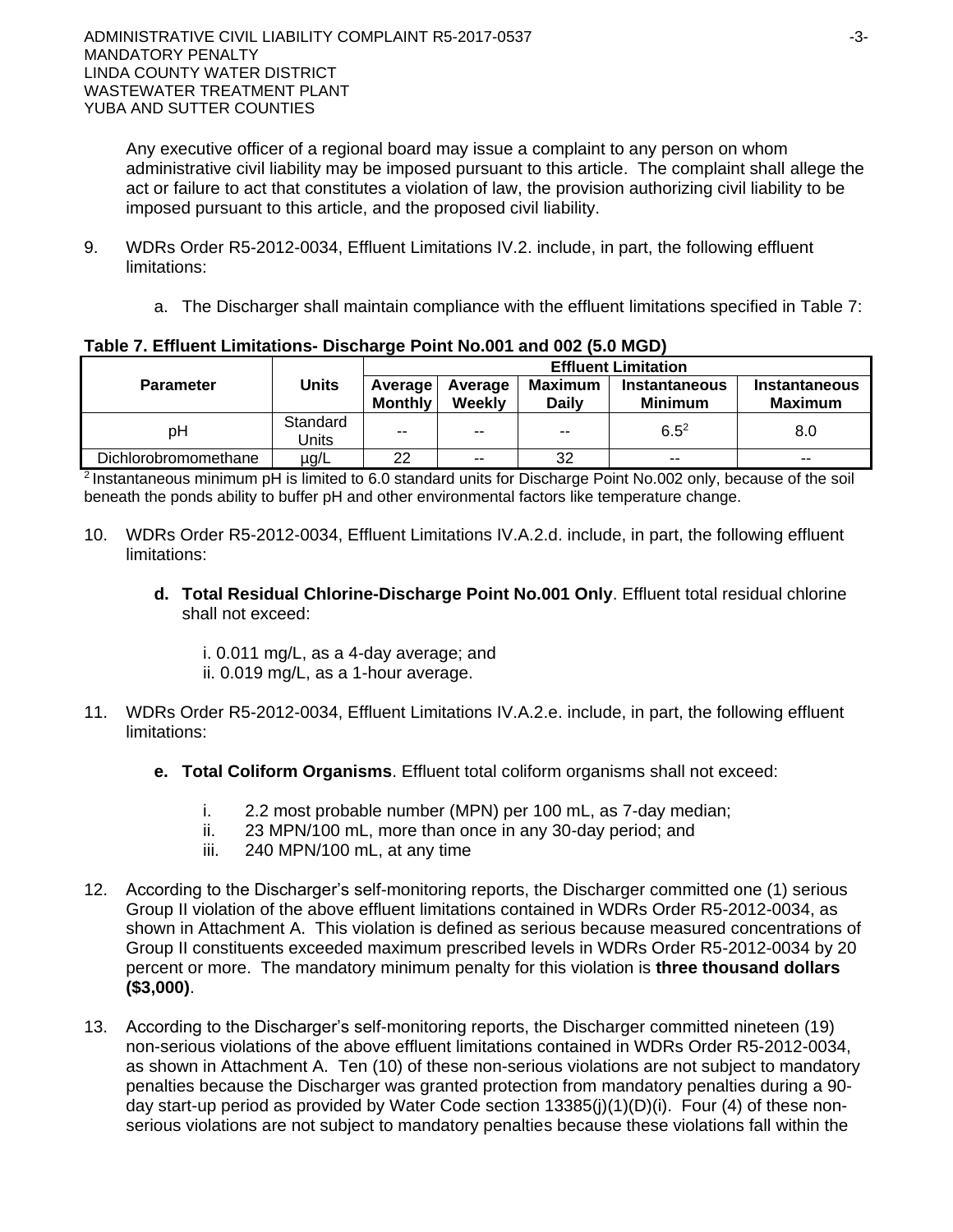first three violations in a 180-day period, thus are not subject to mandatory penalties. Five (5) of the non-serious violations are subject to mandatory penalties under Water Code section 13385 subdivision (i)(1) because these violations were preceded by three or more effluent limit violations within a 180-day period. The mandatory minimum penalty for these violations is **fifteen thousand (\$15,000)**.

- 14. The total amount of the mandatory penalties assessed for the alleged effluent limitation violations is **eighteen thousand dollars (\$18,000)**.As stated herein, a detailed list of the alleged effluent violations is included in Attachment A. This Complaint addresses administrative civil liability for violations that are specifically identified as subject to mandatory minimum penalties in Attachment A.
- 15. On 21 December 2015, the Executive Officer designated Andrew Altevogt, Assistant Executive Officer, as the Lead Prosecution Officer for all enforcement matters originating in the Central Valley Region. The 21 December 2015 Delegation of Authority also authorizes Andrew Altevogt to issue Administrative Civil Liability Complaints.
- 16. Issuance of this Administrative Civil Liability Complaint to enforce Water Code Division 7, Chapter 5.5 is exempt from the provisions of the California Environmental Quality Act (Pub. Resources Code section 21000 et seq.), in accordance with California Code of Regulations, title 14, section 15321(a)(2).

## **THE LINDA COUNTY WATER DISTRICT IS HEREBY GIVEN NOTICE THAT:**

- 1. The Assistant Executive Officer of the Central Valley Water Board proposes that the Discharger be assessed an Administrative Civil Liability in the amount of **eighteen thousand dollars (\$18,000)**.
- 2. A hearing on this matter will be held at the Central Valley Water Board meeting scheduled on **19/20 October 2017**, unless the Discharger does one of the following by **17 August 2017.**
	- a) Waives the hearing by completing the attached form (checking off the box next to Option 1) and returning it to the Central Valley Water Board. In addition, submits payment for the proposed civil liability of **eighteen thousand dollars (\$18,000)** to the State Water Board with a copy of the check to the Central Valley Water Board; or
	- b) Requests to engage in settlement discussions by checking the box next to Option 2 on the attached form, and returning it to the Board along with a letter describing the issues to be discussed. The Central Valley Water Board must agree to the postponement; or
	- c) Requests to delay the hearing by checking off the box next to Option 3 on the attached form, and returning it to the Board along with a letter describing the proposed length of delay and the issues to be discussed. The Central Valley Water Board must agree to the postponement.
- 3. If a hearing on this matter is held, the Central Valley Water Board will consider whether to affirm, reject, or modify the proposed Administrative Civil Liability, or whether to refer the matter to the Attorney General for recovery of judicial civil liability.
- 4. If this matter proceeds to hearing, the Assistant Executive Officer reserves the right to amend the proposed amount of civil liability to conform to the evidence presented, including but not limited to, increasing the proposed amount to account for the costs of enforcement (including staff, legal and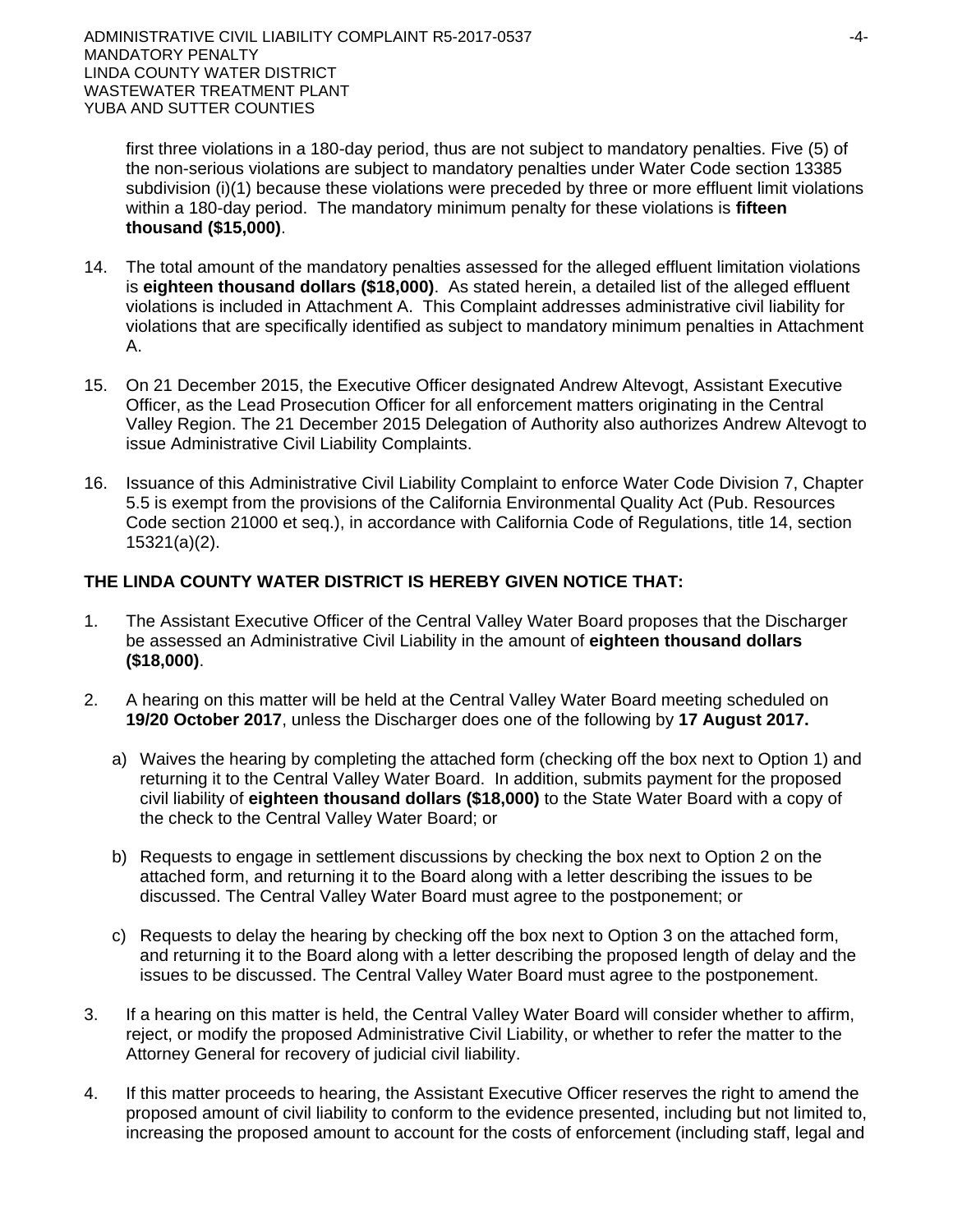expert witness costs) incurred after the date of the issuance of this Complaint through completion of the hearing.

> Original signed by ANDREW ALTEVOGT, Assistant Executive Officer

> > 24 July 2017 DATE

Attachment A: Record of Violations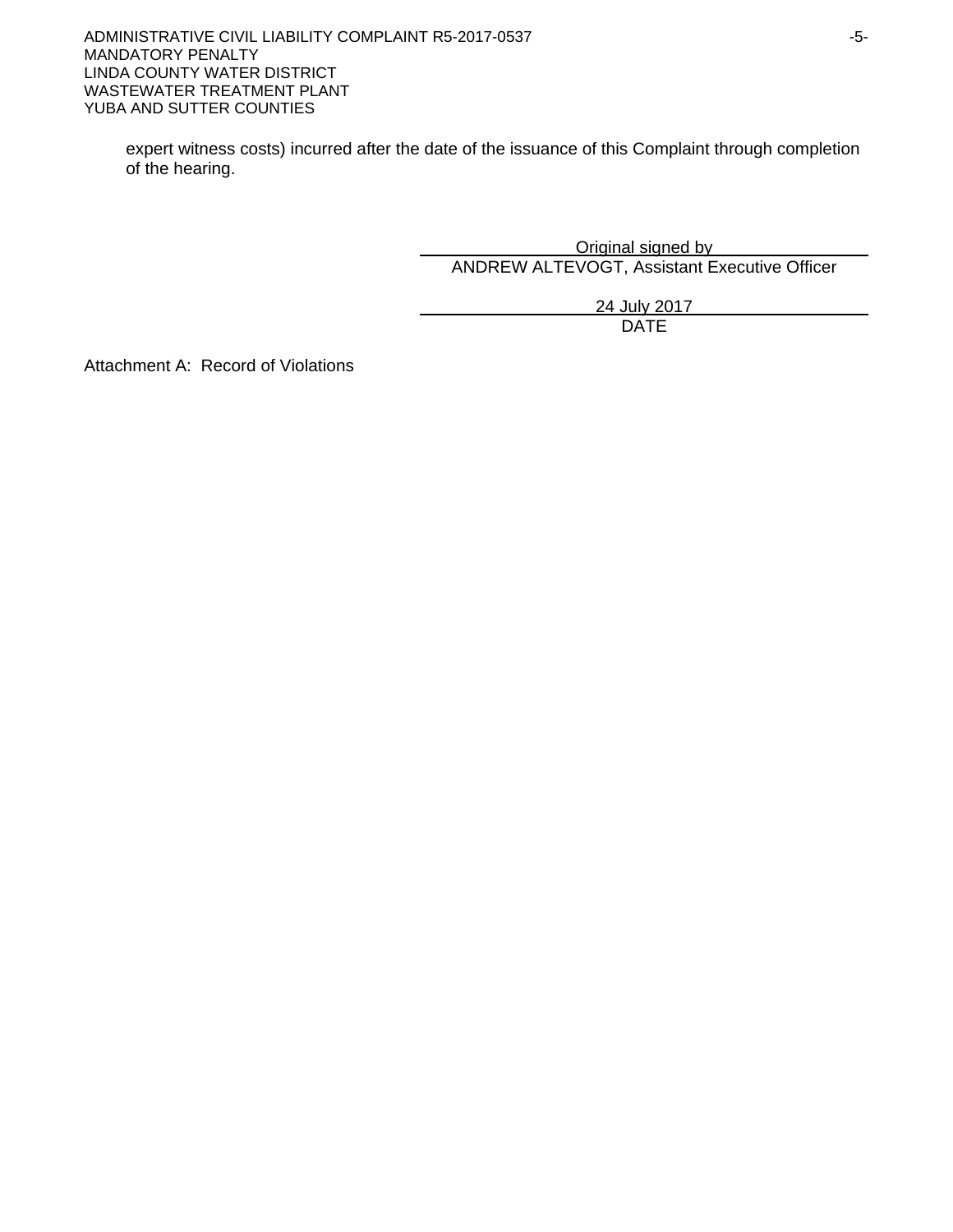#### **WAIVER FORM FOR ADMINISTRATIVE CIVIL LIABILITY COMPLAINT**

By signing this waiver, I affirm and acknowledge the following:

I am duly authorized to represent the Linda County Water District (hereafter Discharger) in connection with Administrative Civil Liability Complaint R5-2017-0537 (hereafter Complaint). I am informed that California Water Code section 13323, subdivision (b), states that, "a hearing before the regional board shall be conducted within 90 days after the party has been served. The person who has been issued a complaint may waive the right to a hearing."

#### **□** *(OPTION 1: Check here if the Discharger waives the hearing requirement and will pay in full.)*

- a. I hereby waive any right the Discharger may have to a hearing before the Central Valley Water Board.
- b. I certify that the Discharger will remit payment for the proposed civil liability in the full amount of **eighteen thousand dollars (\$18,000)** by check that references "ACL Complaint R5-2017-0537" made payable to the *State Water Pollution Cleanup and Abatement Account*. Payment must be received by the State Water Resources Control Board, Accounting Office, Attn: ACL Payment at PO Box 1888, Sacramento, California, 95812-1888 by **17 August 2017**. The waiver and a copy of the check must be submitted to the Central Valley Water Board at 11020 Sun Center Drive #200, Attn: Howard Hold, Rancho Cordova, California, 95670 by **17 August 2017**.
- c. I understand the payment of the above amount constitutes a proposed settlement of the Complaint, and that any settlement will not become final until after a 30-day public notice and comment period. Should the Central Valley Water Board receive significant new information or comments during this comment period, the Central Valley Water Board's Assistant Executive Officer may withdraw the complaint, return payment, and issue a new complaint. I also understand that approval of the settlement will result in the Discharger having waived the right to contest the allegations in the Complaint and the imposition of civil liability.
- d. I understand that payment of the above amount is not a substitute for compliance with applicable laws and that continuing violations of the type alleged in the Complaint may subject the Discharger to further enforcement, including additional civil liability.

**□** *(OPTION 2: Check here if the Discharger waives the 90-day hearing requirement in order to engage in settlement discussions***.)** I hereby waive any right the Discharger may have to a hearing before the Central Valley Water Board within 90 days after service of the complaint, but I reserve the ability to request a hearing in the future. I certify that the Discharger will promptly engage the Central Valley Water Board Prosecution Team in settlement discussions to attempt to resolve the outstanding violation(s). By checking this box, the Discharger requests that the Central Valley Water Board delay the hearing so that the Discharger and the Prosecution Team can discuss settlement. The Discharger must provide a letter describing the issues to be discussed in settlement. It remains within the discretion of the Central Valley Water Board to agree to delay the hearing. Any proposed settlement is subject to the conditions described above under "Option 1."

**□** *(OPTION 3: Check here if the Discharger waives the 90-day hearing requirement in order to extend the hearing date and/or hearing deadlines. Attach a separate sheet with the amount of additional time requested and the rationale.)* I hereby waive any right the Discharger may have to a hearing before the Central Valley Water Board within 90 days after service of the complaint. By checking this box, the Discharger requests that the Central Valley Water Board delay the hearing and/or hearing deadlines so that the Discharger may have additional time to prepare for the hearing. It remains within the discretion of the Central Valley Water Board to approve the extension.

(Print Name and Title)

(Signature)

(Date)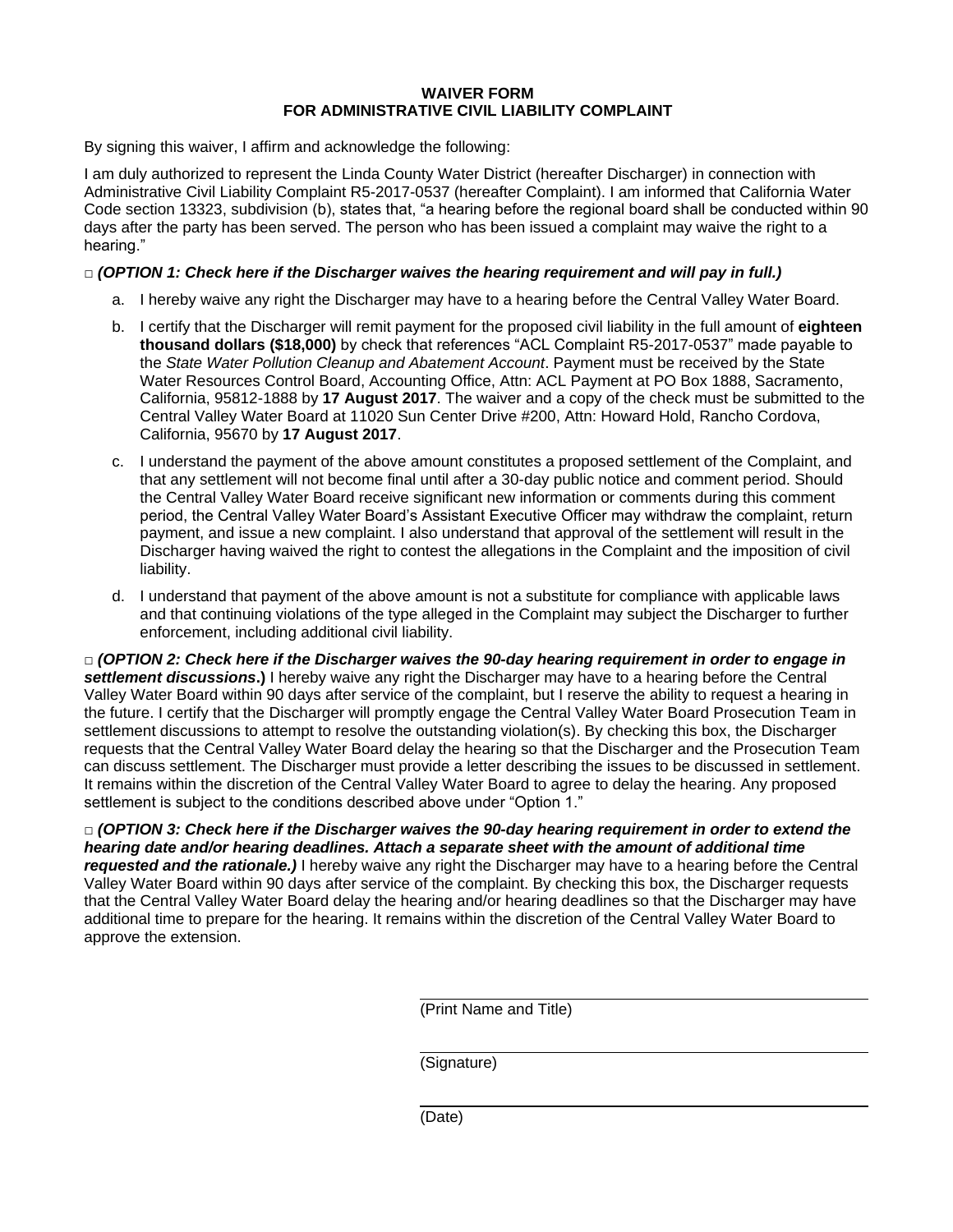### **ATTACHMENT A**

#### **R5-2017-0537 RECORD OF VIOLATIONS FOR ASSESSING MANDATORY MINIMUM PENALTIES Correction to Attachment A LINDA COUNTY WATER DISTRICT**

# **WASTEWATER TREATMENT PLANT**

RECORD OF VIOLATIONS (1 January 2016 – 30 April 2017) MANDATORY PENALTIES (Data reported under Monitoring and Reporting Program R5-2012-0034)

|                 | <b>Date</b>  | Parameter                           | Units     | <b>WDRs</b><br>Limit | Measured | Period                             | <b>Remarks</b> | <b>CIWQS</b> |
|-----------------|--------------|-------------------------------------|-----------|----------------------|----------|------------------------------------|----------------|--------------|
| $\star$         | 19-Aug-15    | <b>Total Coliform</b>               | MPN/100mL | 2.2                  | 7.8      | 7-day Median                       | $\overline{4}$ | 996503       |
| $^\star$        | 2-Nov-15     | <b>Biochemical Oxygen</b><br>Demand | mg/L      | 20                   | 21       | Daily Maximum                      | $\overline{4}$ | 1000893      |
| 1 <sup>1</sup>  | 15-Dec-15    | pH                                  | S.U.      | 6.0                  | 5.9      | Instantaneous<br>Minimum           | 5              | 1002677      |
| 2 <sup>1</sup>  | 20-Jan-16    | pH                                  | S.U.      | 6.0                  | 5.9      | Instantaneous<br>Minimum           | 5              | 1003646      |
| 3 <sup>1</sup>  | $21$ -Jan-16 | pH                                  | S.U.      | 6.0                  | 5.8      | Instantaneous<br>Minimum           | $\sqrt{5}$     | 1003639      |
| 4ł              | 22-Jan-16    | pH                                  | S.U.      | 6.0                  | 5.9      | Instantaneous<br>Minimum           | 5              | 1003645      |
| 5 <sup>1</sup>  | 23-Jan-16    | pH                                  | S.U.      | 6.0                  | 5.9      | Instantaneous<br>Minimum           | 5              | 1003642      |
| 6ł              | 27-Jan-16    | <b>Total Coliform</b>               | MPN/100mL | 23                   | 49       | More than once in<br>30-day period | 5              | 1003644      |
| 7ł              | 27-Jan-16    | <b>Total Coliform</b>               | MPN/100mL | 2.2                  | 23       | 7-day Median                       | 5              | 1003641      |
| 8ł              | 28-Jan-16    | <b>Total Coliform</b>               | MPN/100mL | 2.2                  | 23       | 7-day Median                       | 5              | 1003643      |
| 9ł              | 31-Jan-16    | pH                                  | S.U.      | 6.0                  | 5.8      | Instantaneous<br>Minimum           | 5              | 1003640      |
| 10 <sup>1</sup> | $1-Feb-16$   | pH                                  | S.U.      | 6.0                  | 5.8      | Instantaneous<br>Minimum           | 5              | 1005245      |
| 11              | 6-Mar-16     | pH                                  | S.U.      | 6.0                  | 4.7      | Instantaneous<br>Minimum           | $\sqrt{3}$     | 1006375      |
| 12              | 10-Mar-16    | pH                                  | S.U.      | 6.0                  | 5.9      | Instantaneous<br>Minimum           | 3              | 1006373      |
| 13              | 24-Mar-16    | <b>Total Coliform</b>               | MPN/100mL | 2.2                  | 4.5      | 7-day Median                       | $\overline{4}$ | 1006372      |
| 14              | 29-Mar-16    | <b>Total Coliform</b>               | MPN/100mL | 23                   | 240      | More than once in<br>30-day period | $\overline{4}$ | 1006371      |
| 15              | 29-Mar-16    | <b>Total Coliform</b>               | MPN/100mL | 2.2                  | 7.8      | 7-day Median                       | $\overline{4}$ | 1006374      |
| 16              | 30-Mar-16    | <b>Total Coliform</b>               | MPN/100mL | 2.2                  | 7.8      | 7-day Median                       | $\overline{4}$ | 1006376      |
| 17              | 6-Apr-16     | pH                                  | S.U.      | 6.0                  | 5.9      | Instantaneous<br>Minimum           | $\overline{4}$ | 1008100      |
| 18              | 31-Aug-16    | Dichlorobromomethane                | $\mu$ g/L | 22                   | 26.5     | Monthly Average                    | $\overline{2}$ | 1013246      |
| 19              | 30-Sep-16    | Dichlorobromomethane                | $\mu$ g/L | 22                   | 25       | Monthly Average                    | 3              | 1014210      |
| 20              | 30-Nov-16    | Dichlorobromomethane                | $\mu$ g/L | 22                   | 25.5     | Monthly Average                    | 3              | 1017021      |
| 21              | 17-Feb-17    | pH                                  | S.U.      | 6.5                  | 6.4      | Instantaneous<br>Minimum           | 6              | 1022834      |
| 22              | 18-Feb-17    | pH                                  | S.U.      | 6.5                  | 6.4      | Instantaneous<br>Minimum           | 6              | 1022838      |
| 23              | 20-Feb-17    | pH                                  | S.U.      | 6.5                  | 6.4      | Instantaneous<br>Minimum           | 6              | 1022835      |
| 24              | 21-Feb-17    | pH                                  | S.U.      | 6.5                  | 6.4      | Instantaneous<br>Minimum           | 6              | 1022837      |
| 25              | 22-Feb-17    | pH                                  | S.U.      | 6.5                  | 6.4      | Instantaneous<br>Minimum           | 6              | 1022833      |